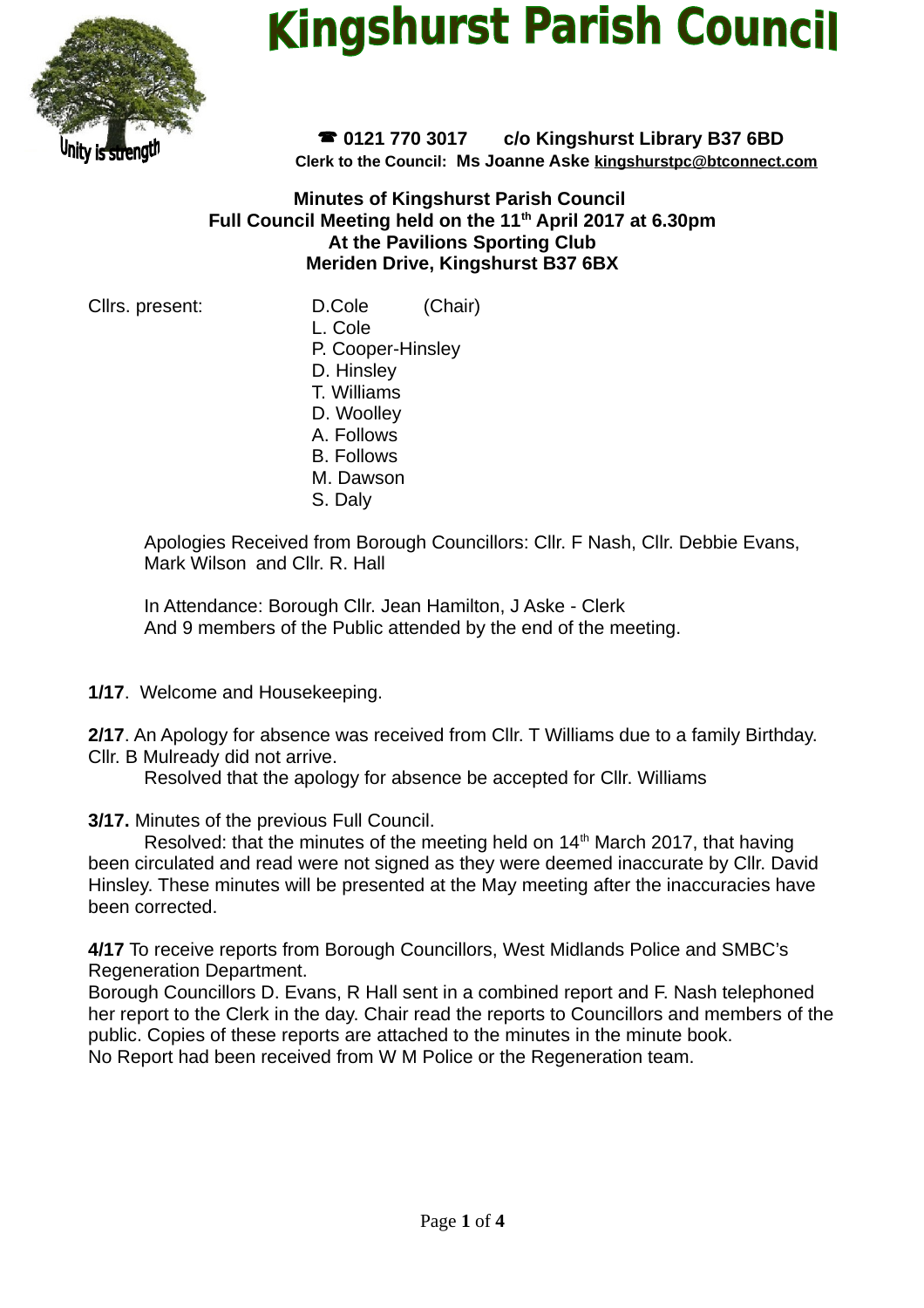**5/17** Finance:

5.1 Accounts for payment

 Resolved: that the accounts for payment (Appendix A) be approved. 5.2 Report from RFO Mrs. Baudet. Cllr. A. Follows read out the Report attached to these minutes for the minute book.

5.3 To consider any other items for payment**.** 

Resolved: One banner to be purchased for the Flower Festival at a cost of £47. 5.4 Invoice from former RFO. A letter indicating the circumstances of the costs had been received by the Chair and read out to the Council.

Cllr. A. Follows would take the letter home and study the facts before a decision is made. 5.5 Notice Box at the Allotments.

Resolved: that Mr. Talbot allotment holder will fit a new lock supplied by the KPC. 5.6 Before the meeting a representative from Optelec had demonstrated a piece of equipment to assist Councillor Daly to read council documents as part of her duty as a Parish Councillor.

Resolved: the Parish Council will purchase the equipment that was demonstrated to best suit Cllr. Daly's disability.

5.7 To consider under Section 137 financial help towards Meriden Park for up keep as SMBC is cutting funding**.**

Cllr. Pauline Cooper-Hinsley will report back when she attends a crisis meeting for MAPA.

A decision at this stage is to write to SMBC to oppose the cuts and request information on what funding is still available to Meriden Adventure Park was proposed by Cllr. Kimberley. Agreed.

### **6/17** Events

6.1 A report from Cllr. Tina Williams was given to the Councillors regarding the previous Christmas Tree Festival and the Flower Festival will go ahead. Clerk is contacting those that participated in the Christmas Tree Event.

Cllr. B. Follows offered to help put on a Christmas Event in the Parade after recent criticism from residents not doing enough for the children. Discussions here took place from various councillors. At the AGM it will be proposed to have the committees back. Report attached to these minutes for the minute book.

# **7/17** Allotments

7.1 It was agreed that two members of the Allotment holders will set up a committee to help run the allotments.

Resolved: To set up a committee involving the Allotment holders subject to terms of references. Cllr. Hinsley will help with information and advice. A point of reference will still be the Clerk.

The Jubilee Gardens was mentioned by three Councillors how disappointed they are in its appearance and expense.

Chair read out a update from Gro Organic.

Mr. Mark Frampton has been employed by Gro Organic to take care of the Jubilee Gardens. He reported certain little problems including rubbish which will be cleared soon. A report from Cllr. Hinsley regarding a recent visit to the Gardens that subsequently involved a complaint from a plot holder in connection with people going onto the allotments.

The perimeter hedge is still the responsibility of the KPC.

**8**/17 Pavilions**:** This item will be discussed in the private and Confidential.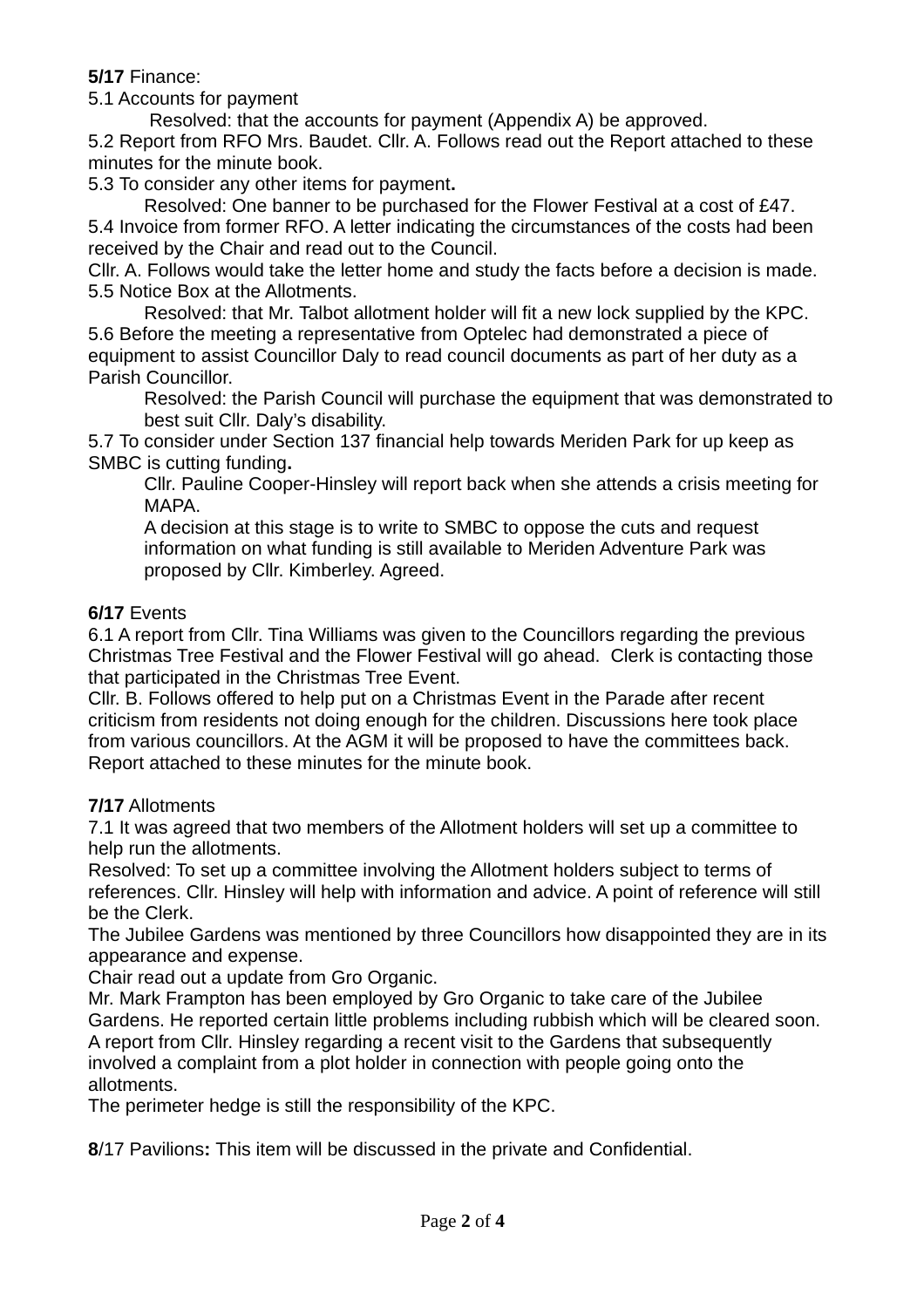**9/17** M.E.B Lease. This agreement is still in the hand of the Solicitors. A cheque was received under the old lease for £50.

Resolved; send the cheque back with a letter.

### **10/17** Assets to benefit the Community

10.1 Over Green Hall was discussed regarding the possibility of benefiting the community under the localism act. A registration with SMBC would need to be completed.

Resolved: A committee will be set up to take charge of registering assets for the Parish Council to list and hopefully protect by bidding to save buildings.

#### **11/17** Parade Shops

11.1 It was discussed here the closing of shops. Leases are not being renewed by Traders because there is not enough footfall in the Parade to justify shops staying open.

### **12/17To receive reports from members representing KPC on outside bodies**

12.1 Birmingham Airport Consultative Committee: Cllr. Dawson reported the next meeting is in May.

12.2 WALC/SAC. Cllr. Hinsley said the next meeting will be in June

12.3 School Governors Reports. Yorkswood had a full Governors meeting to accept and approve Health and Safety regulations. Kingshurst Primary has recently had an offsted but nothing to report as yet.

12.4 North Solihull Partnership Forum: Cllr. Hinsley reported at a recent meeting the Topic was Transport within Solihull. Relevant to the North of the Borough was discussions on improvements to transport to the Hub and the Airport. Discussion on this has been ongoing for a couple of years. It would appear that certain Bus services are becoming reduced in the area.

12.5 Regen: The Clerk reported she had heard that SMBC's Planning officer Gary Palmer has left the Council.

# **13/17 Progress reports for information/action and make decisions as appropriate:**

13.1 Publication scheme and website. Cllr. David Hinsley reported ongoing problems with BT. KPC's new Website should be up and running soon.

13.2 Annual Resident Meeting will be held 25.4.17 at 7pm in the Pavilions. Topic is the Regeneration of the Parade. Posters advertising this will be distributed by Councillors. 13.3 A letter from West Midlands Combined Authority had been received and read out by Chair Cole.

To summarise the letter it says that there are adequate bus stops nearby within 400 metres. Network West Midlands have told Chair Cole they may reconsider the permanent removal of the Bus stop off Cooks Lane for the provision of building housing on Babb's Mill.

**14/17** Planning: Nothing had been received.

#### **15/17 Planning: To consider, comment and take action if appropriate on any planning that is being proposed for the future:**

15.1 Local Development Plan: Babb's Mill site – waiting for the Bus stop to be removed for access.

15.2 Mountfort Public House Site: Nothing discussed here.

15.3 Schedule of Call for sites submissions. Cllr. Hinsley reported a meeting of the local plan review has taken place. But as yet no minutes published.